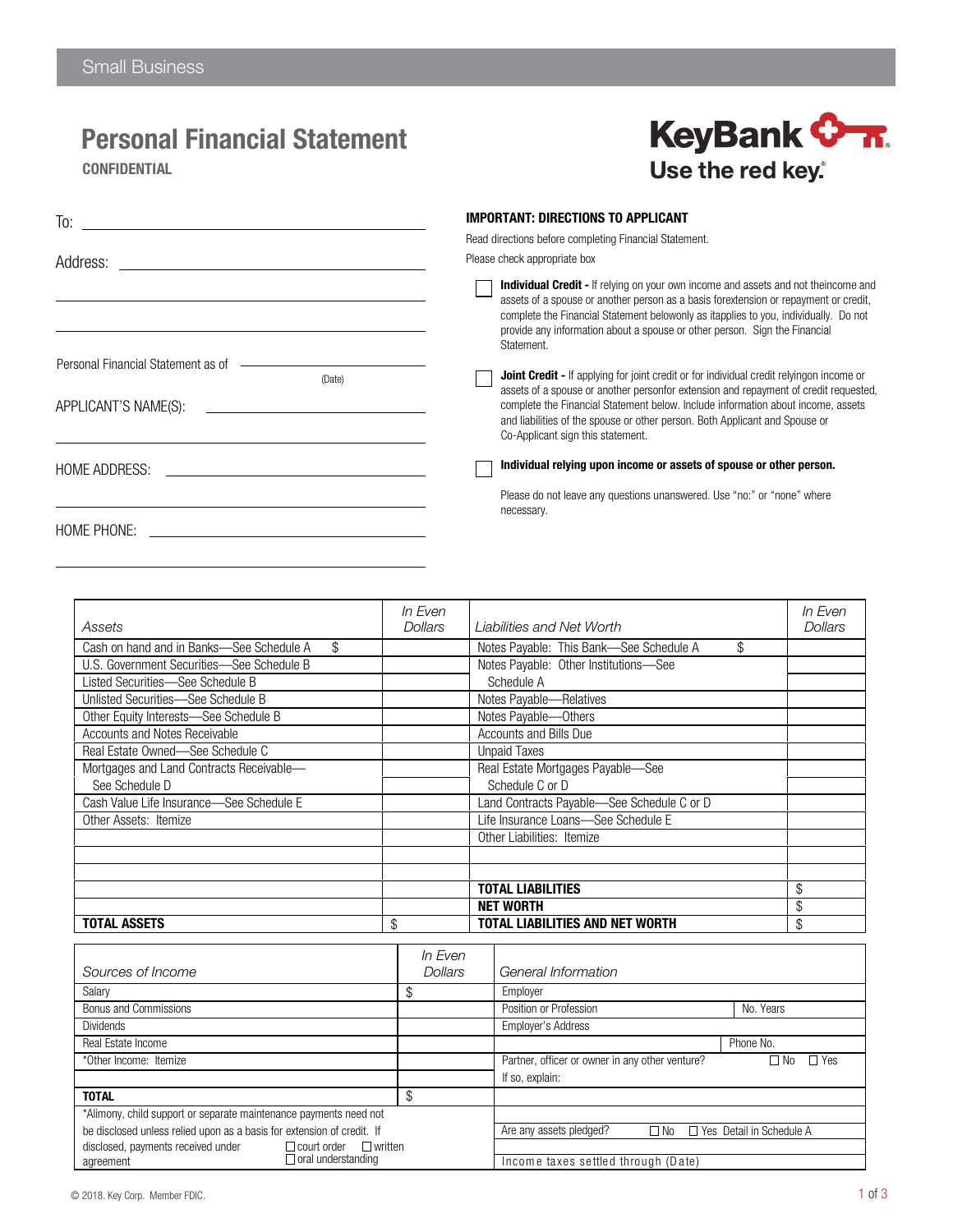# Personal Financial Statement

**CONFIDENTIAL** 



| <b>Contingent Liabilities</b>                              | In Even<br><b>Dollars</b> | General Information (continued)                                         |
|------------------------------------------------------------|---------------------------|-------------------------------------------------------------------------|
| As endorser, co-maker or quarantor                         |                           | Are you a defendant in any suits or legal action?<br>$\Box$ Yes<br>∩ No |
| On leases                                                  |                           | If so, explain:                                                         |
| Legal claims                                               |                           | Have you ever taken bankruptcy?<br>$\Box$ No $\Box$ Yes                 |
| Provision for federal income taxes                         |                           | If so, explain:                                                         |
| Other special debt, e.g., recourse or repurchase liability |                           | $\Box$ No $\Box$ Yes With whom?<br>Do you have a will?                  |
|                                                            |                           | $\Box$ No $\Box$ Yes With whom?<br>Do you have a trust?                 |
| <b>TOTAL</b>                                               |                           | Number of dependents<br>Ages                                            |

#### Schedule A: Banks, Brokers, Savings & Loan Association, Finance Companies or Credit Unions.

List here the names of all the institutions at which you maintain a deposit account and/or where you have obtained loans.

| Name of<br><i><b>Institution</b></i> | Name on<br>Account | Balance on<br>Deposit | <b>High Credit</b> | Amount<br>Owing | <b>Monthly</b><br>Payment | Secured by<br><b>What Assets</b> |
|--------------------------------------|--------------------|-----------------------|--------------------|-----------------|---------------------------|----------------------------------|
|                                      |                    |                       |                    |                 |                           |                                  |
|                                      |                    |                       |                    |                 |                           |                                  |
|                                      |                    |                       |                    |                 |                           |                                  |
|                                      |                    |                       |                    |                 |                           |                                  |
|                                      |                    |                       |                    |                 |                           |                                  |
|                                      | <b>TOTAL</b>       |                       | <b>TOTAL</b>       |                 |                           |                                  |

#### Schedule B: U.S. Governments, Stocks (Listed & Unlisted), Bonds (Gov't & Comm.), and Partnership Interests (General & Ltd.)

| Number of         | Indicate:                                             |            |                | Pledged |     |
|-------------------|-------------------------------------------------------|------------|----------------|---------|-----|
| Shares,           | 1. Agency or name of company issuing security or name | In Name of | <i>*Market</i> | Yes     | No  |
| <b>Face Value</b> | of partnership                                        |            | Value          | $\Box$  | (O) |
| (Bonds), or       | 2. Type of investment or equity classification        |            |                |         |     |
| % of              | 3. Number of shares, bonds or % of ownership held     |            |                |         |     |
| Ownership         | 4. Basis of valuation*                                |            |                |         |     |
|                   |                                                       |            |                |         |     |
|                   |                                                       |            |                |         |     |
|                   |                                                       |            |                |         |     |
|                   |                                                       |            |                |         |     |
|                   |                                                       |            |                |         |     |
|                   |                                                       |            |                |         |     |
|                   |                                                       | TOTAL      |                |         |     |

\*If unlisted security or partnership interest, provide current financial statements to support basis for valuation.

#### Schedule C: Real Estate Owned (and related debt, if applicable)

| Description of             | Title in | Date  | $Cost +$            | Present    | Mortgage or Land Contract Payable |           |        |
|----------------------------|----------|-------|---------------------|------------|-----------------------------------|-----------|--------|
| <b>Property or Address</b> | Name Of  | Acq.  | <i>Improvements</i> | Mkt. Value | Bal. Owing                        | Mo. Payt. | Holder |
|                            |          |       |                     |            |                                   |           |        |
|                            |          |       |                     |            |                                   |           |        |
|                            |          |       |                     |            |                                   |           |        |
|                            |          |       |                     |            |                                   |           |        |
|                            |          |       |                     |            |                                   |           |        |
|                            |          | TOTAL |                     |            |                                   |           |        |